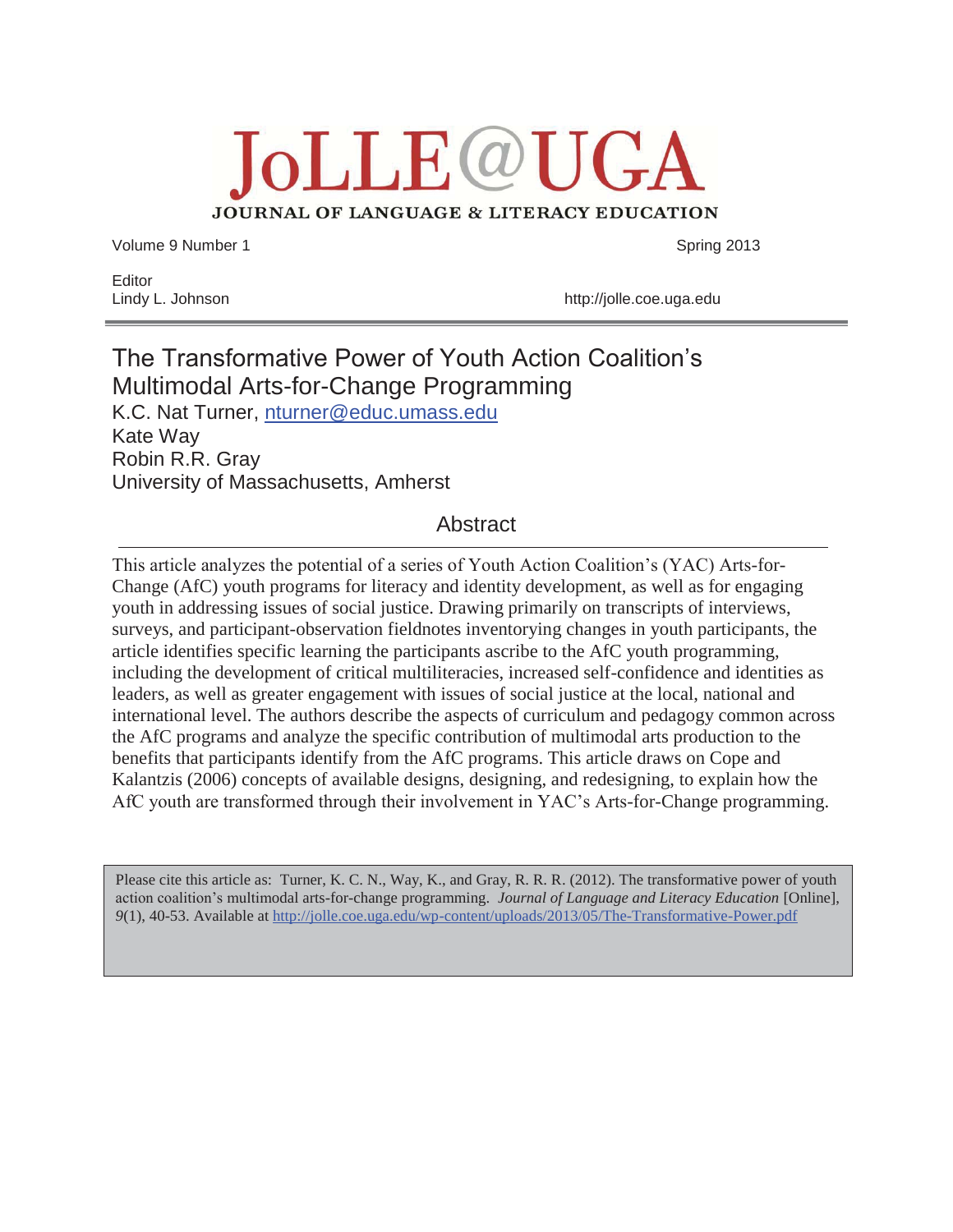#### **Introduction**

*Video Vanguards has taught me to be critical in a way…I think more as a director or like a cameraperson, like when watching movies or when I'm walking down the street or thinking*  about things. I don't know. I think about things...more critically (Noel<sup>i</sup>, 11th grade female).

The AfC programming in which Noel, quoted above, participates is part of Youth Action Coalition (YAC), a non-profit youth advocacy organization located in the Pioneer Valley of Western Massachusetts. YAC specializes in unique programming that combines immersion in the arts, social justice education, and activism, and builds on a tradition of community and youth organizing that seeks to transform individuals, communities and institutions through building knowledge, relationships and ultimately power. AfC programs reach out particularly to middle and high school-aged youth who are "marginalized due to their experiences with race, class, gender and sexual orientation oppression, as well as allies who face other forms of marginalization and actively want to work with a diverse group of youth for a common cause" (Youth Action Coalition, n.d.).

The core of YAC are the organizations' central to Arts-for-Change (AfC) programs—Video Vanguards, Girls' Eye View, Get Up Get Down—each of which is described in detail below.

Unlike many youth organizations that claim to be youth-centered, YAC is truly a youth empowerment organization. YAC expects youth input and ownership in all of the realms of the organization, from the make-up of the Board of Directors, which according to the bylaws requires 50% youth membership—including a youth co-chair—to the development of AfC curriculum and strategic planning at annual retreats. YAC has developed a strong network of peer leaders and paid youth interns who are continually involved in documenting and evaluating the programs and planning for their futures.

Noel's opening quote communicates well the value and emphasis placed in all AfC programs on bringing a critical analytic lens to both the art and media they view, as well as to their own productions. This article aims to delineate these and other key components of the most effective curricular and pedagogical strategies used. Specifically, this study analyzes and evaluates the ways in which AfC programming leads to the development in participants of increased selfconfidence and a sense of leadership, multiliteracy development, as well as greater critical engagement with the community and issues of social justice.

#### **Core Arts-for-Change (AfC) Programs**

This article represents the culmination of a year-long study of the AfC programming during the 2009-2010 academic year, during which time YAC ran two 15-week sessions of the three AfC programs. The three programs were: Girls' Eye View (GEV), run in the Massachusetts towns of Amherst and Ware, as well as Get Up Get Down (GUGD) and Video Vanguards (VV), both run in Amherst. YAC's Arts-for-Change programs served 50-60 young people in the 2009-2010 academic year, with each program meeting twice per week for 2-3 hours each day, with additional time made available to youth in open lab hours. Each of the AfC programs were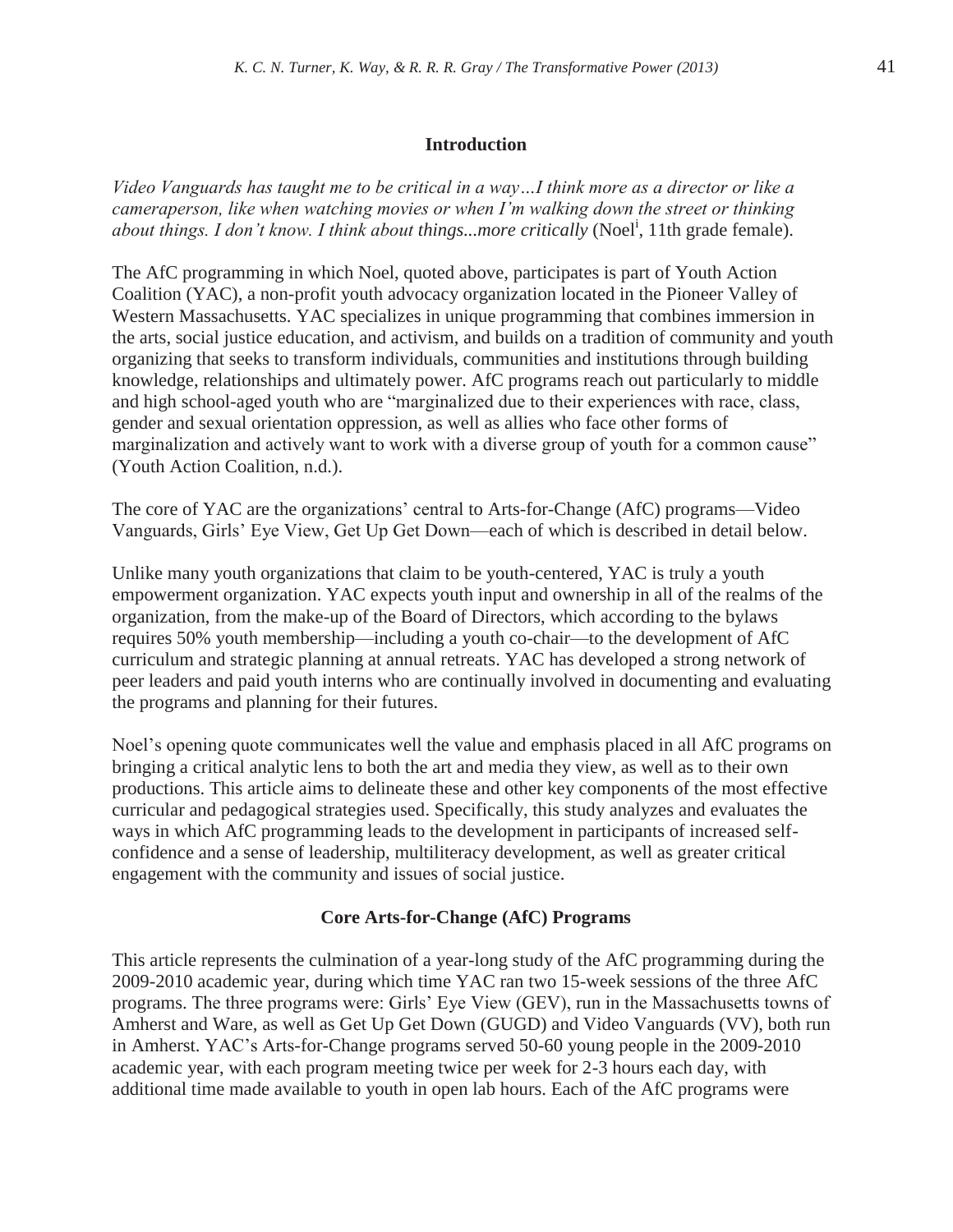composed of groups from 8-15 youth members with one staff and 2-5 interns. All AfC youth also met collectively each week for a series of readings and performances, in a project titled *Education for Liberation,* which was designed to deepen their knowledge of and engagement with social justice issues. During the fall session, *Education for Liberation* was put on in collaboration with Food for Thought Books, a progressive, local book store.

### **Girls Eye View (GEV).**

Girls Eye View works with predominately White young women in grades 7 and 8. Youth learn to use the tools of photography and creative writing to explore issues of growing up female, and share their work through public exhibitions and by selling their photographs. The Amherst GEV teaches the traditional form of black-and-white film photography and darkroom techniques, while the Ware GEV uses digital cameras and computer-based editing tools. Since 1997, GEV crews have hosted over 40 public exhibits in each community.

### **Get Up Get Down (GUGD).**

Get Up Get Down participants are predominately co-ed White high school-aged youth, but also include students of color. They explore the intersections between public art and community engagement. Since 2000, members have created large-scale public murals, puppet theatre performances, and sculptural installations that speak to the community about their response to social issues such as 9-11, Hurricane Katrina, environmental issues, and consumerism. The group is also in the second year of an intensive exploration in "fire arts"—metal work, blacksmithing, and glass work—elements of which become part of their public exhibitions and performances.

# **Video Vanguard (VV).**

Video Vanguards participants are majority youth of color and allies, ages 12-18, many of whom have been marginalized due to their experiences with race, class, gender, or sexual orientation. The group focuses on the production of high-end video skills, and, as YAC's website explains, engages "in deep dialogue and training to create socially-conscious pieces that address issues that are overlooked by the mainstream media" (Youth Action Coalition, n.d.). YAC has noted an increase in the number of mixed-race and queer youth joining the Video Vanguards project seeking a space to unravel and understand their complex identities. Youth who join the project come in with the interest in and commitment to exploring these complex issues, learning how to forge alliances within a diverse group of youth and adults, and using their artwork as a vehicle to advocate for their views with the broader community.

# **Multimodal Arts Production as New 21st Century Literacies**

Increasingly, rather than the more traditional view of literacy as the acquisition and mastery of a fixed set of skills—usually fluency with written text—many theorists are now defining literacy as something contextually created and multiple in forms. The "New Literacy Studies" (NLS) movement (Gee, 1991) first furthered the notion of literacy as a hybrid phenomenon, and one that is always socially and culturally constructed and positioned within relations of power (Street, 2003). Likewise, Mahiri (2004) defined literacy as a set of skills used to produce meaning from texts in a context. In this vein, a body of work has emerged on the notion of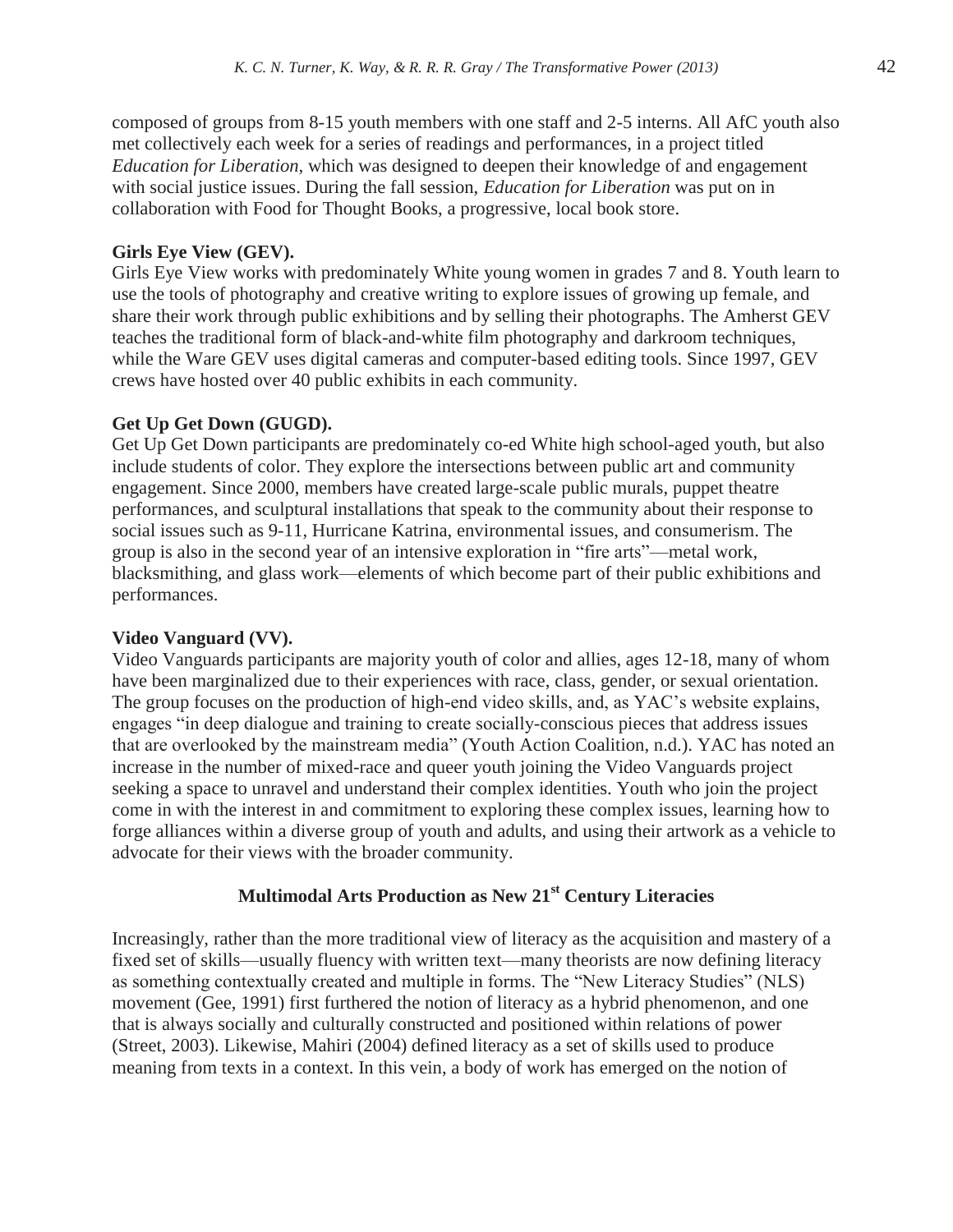"multiple" literacies—or multiliteracies—which can be seen as a logical extension of movements such as NLS and others that seek to rethink pedagogical approaches to literacy.

A pedagogy of multiliteracies centers on the concept of "design," which according to literacy theorists and educational researchers Cope and Kalantzis (2006), has three main components: "available design," in which "are the found discernible patterns and conventions of representation"; "designing," through which learners make their own meaning from the available designs; and, finally, "the redesigned" in which "the world and the person are transformed," and the newly designed becomes part of what is now available to others. Arts-for-Change (AfC) programming is particularly reflective of this concept of design given its focus on the use of multimodal media, and the cultivation of synesthesia, or the transfer and integration of learning processes in differing modes (Hull & Nelson, 2005).

Youth Action Coalition's AfC logic-model goals are divided into four categories: Self-Empowerment and Strengthened Identity (I AM); Skill Development and Arts Learning (I CREATE); Commitment to Social Justice (I BELIEVE); and Community Building and Engagement (WE CONNECT). Cope and Kalantzis similarly suggest four major learning processes, or "pedagogical moves," which they argue can serve as the basis for important reflection on the part of teachers and educational programmers. These four processes experiencing, conceptualizing, analyzing, and applying—can be mapped onto the Arts-for-Change program curricula, revealing the affordances of multimodal arts production in developing critical multiliteracies.

### **Critical Multiliteracies and Counternarratives**

In addition to critical multiliteracies, much of what is cultivated by AfC programming is students' development of a strong sense of identity and self-confidence, and their ability to envision their futures in a positive light. For historically marginalized youth, multimodal media production therefore can serve as a "counterhegemonic practice" (Sholle & Denski, 1993) that affirms their possible selves. The construct of possible selves developed as a critique of what was been seen as a neglect of temporal and future-oriented aspects of self-definition in psychological research (Markus & Nurius, 1984, 1986). This research has been picked up by scholars working with youth and adults in areas from cognitive development and school counseling (Carey & Martin, 2007), in studies of African-American Language, (Lanehart, 2008) and with critical multimodal literacies (Ewald & Lightfoot, 2001).

AfC programs make for a particularly rich form of imagining and providing spaces for exploring different times and spaces, while also developing critical literacies and dispositions that will allow students to actualize new futures. Even with this research on the importance of how youth view their possible/future selves, relatively little has been written about forms of authorship using multimodal arts production that offer students opportunities to construct their future selves while developing critical media literacies. Many students are left performing their identities in ways contrary to how they imagine their ideal futures, and remain stuck on a time/imagination continuum centered on the past and the present. In addition, even if they are able to envision positive change, many students are unable to enact these visions of their future selves precisely as a result of the detriments of poor schooling. Thus, Arts-for-Change (AfC) is also examined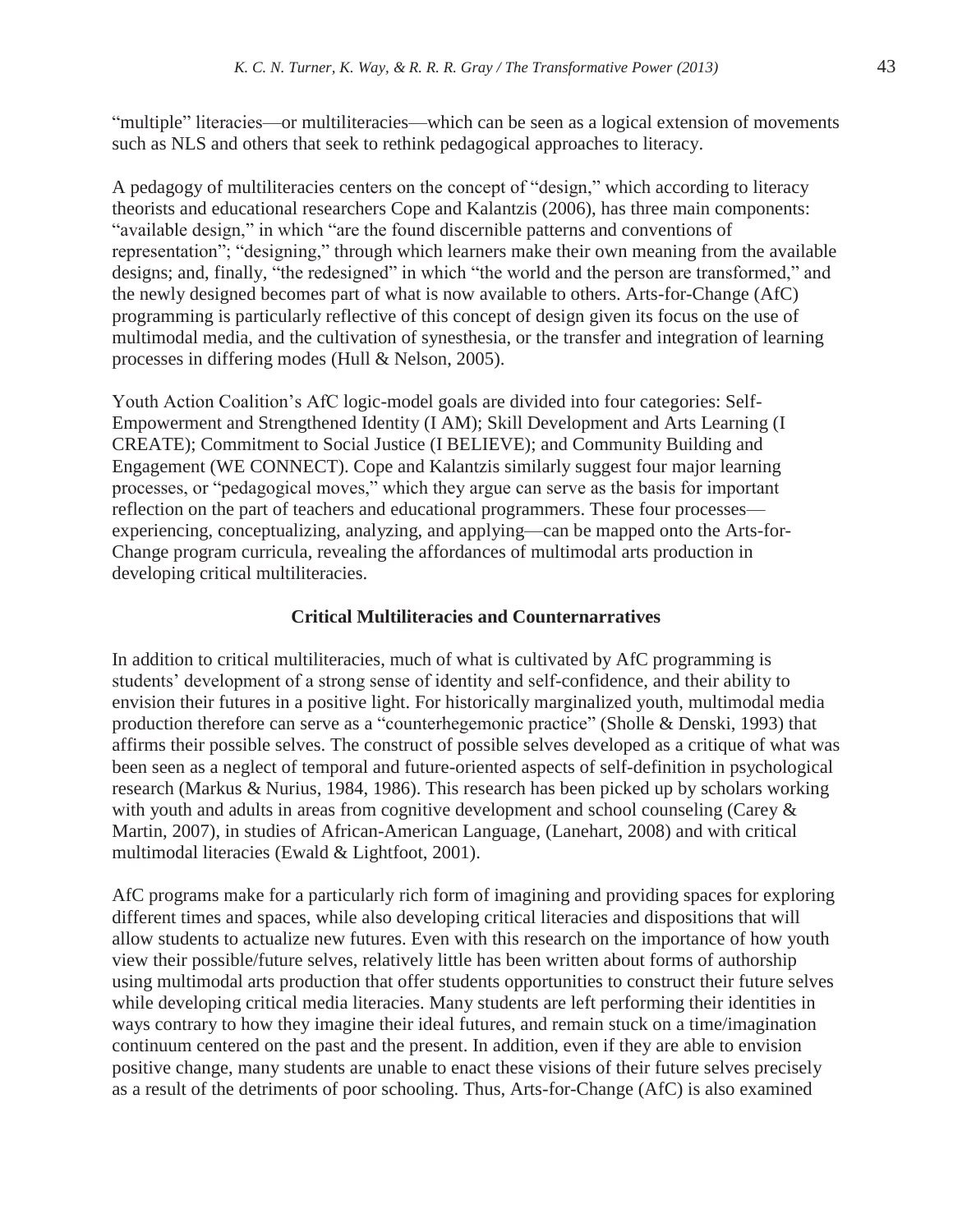here as a site for the construction of counternarratives for marginalized youth to explore their future selves.

The development of community involvement and critical engagement with issues of social justice are also central to AfC programming. If we are to build on the scholarship which argues that literacy involves learning how to perceive social, political and economic injustices and take action (Freire, 1970; Giroux, 1987; McLaren, 1988), the ability to produce counter-hegemonic multimodal media would seem to be a natural companion. In the 1990's, scholarship emerged dealing with the role of media in youth development (Buckingham, 2003; Willis, 1990). Goodman (2003), who worked with youth in New York City at the Educational Video Center, argued that in addition to the computer-based drill and kill exercises usually given to students of color in urban schools, "[students] need to be engaged in the study of the systemic roadblocks in their way—such as police brutality, unequal resources, substandard housing and so on—and what sort of collective action they might take to move those roadblocks aside" (p.3). Here Goodman suggests that students of color in urban schools be taught counter-hegemonic media production to articulate their own interests (e.g., reducing poverty, or promoting racial and social justice) instead of reflecting and behaving in the interests of multinational corporations whose interest in profits often run counter to their own (Stiglitz, 2002).

This suggestion essentially defines critical media literacy, that is, to teach students how to decipher, critique, change patterns of interaction and to produce media that reflects their own interests and concerns. An essential component to this kind of education is getting students directly involved with the issues relevant to them in their own communities. Contrary to the model of education currently being pushed by politicians and reformers—which seeks to hold students accountable for a narrowly defined set of standardized skills, many of which are far removed from the concerns of their actual lives—the social justice focus of AfC programming invites students to grapple with issues that have direct impact on their and their families' lives. Further, through working with adults in the community—artists, activist, scholars, and others— YAC students are exposed to positive role models, and make connections and build relationships that open new opportunities for them in the future. More importantly, students are actively involved in the democratic process and in civic life, rather than having to wait until they are of voting age, or remaining disconnected from political life altogether, as so many young adults do.

#### **Methodology and Findings**

The research questions that guided this study were:

What are the specific aspects of AfC programming and curricula that:

- a. contributed to students' development of a sense of identity, both of self, and others?
- b. contributed to the development of multiliteracies?
- c. fostered greater critical engagement with issues of social justice and connection to community?

In order to answer these questions, data collection occurred over a year-long period, through participant-observation fieldnotes, interviews and a year-end survey. Interviews related to students' identity development, literacy development, sense of community engagement and the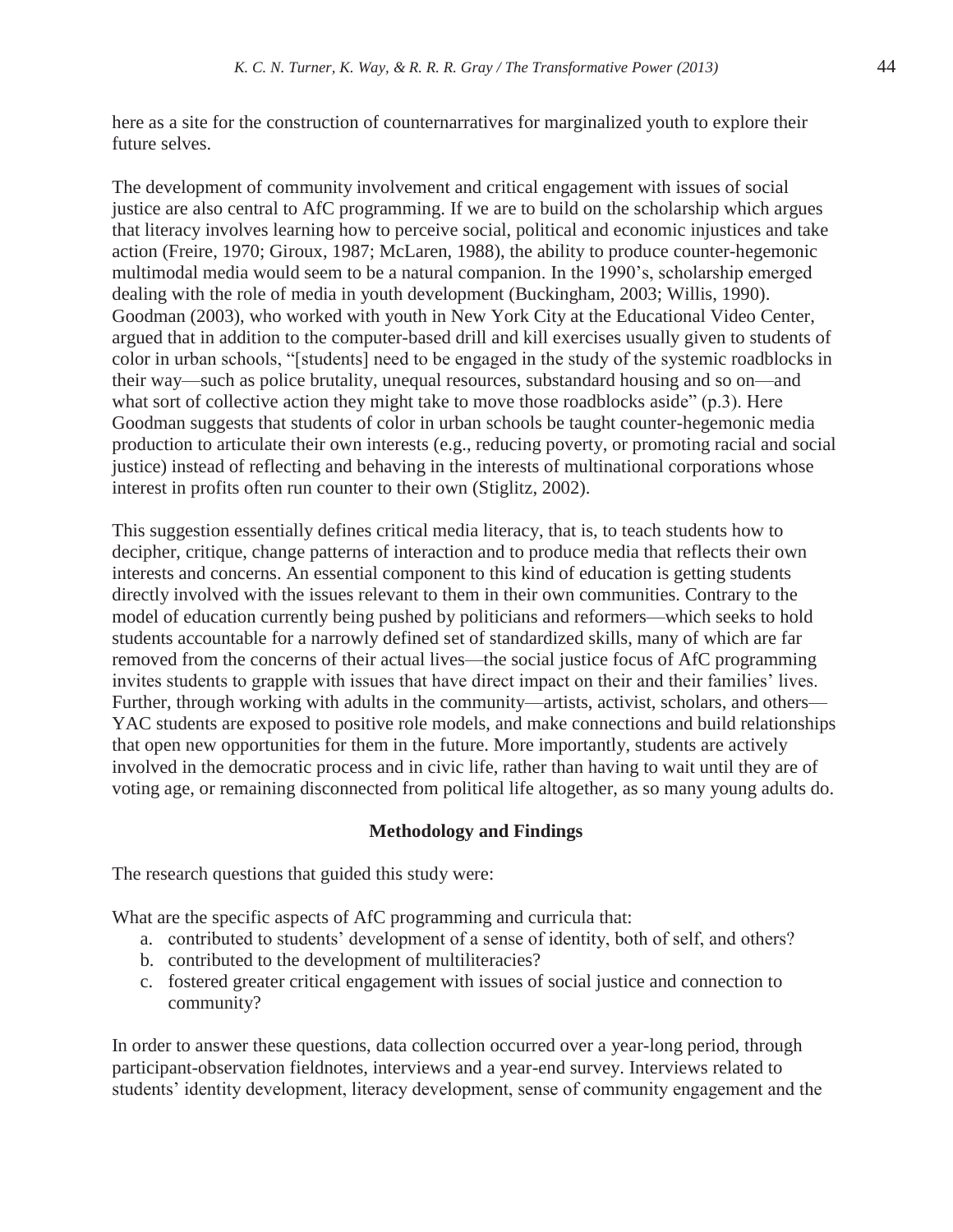content of students multimodal media productions. The survey asked questions related to students' perceptions of themselves (i.e. Identity Development) as well as students' levels of community engagement and awareness of issues of Social Justice. A total of 20 periods of instruction were documented (with a minimum of six visits to each of the three individual AfC programs that make up the YAC programming). Three researchers collected and coded the fieldnotes and interview transcripts, and then did a content analysis using open coding looking for both emergent themes, as well as confirming and disconfirming evidence of change in the three areas established by our research questions. In order to increase inter-rater reliability we meet regularly during the coding process to confirm that our coding was consistent.

Using this "grounded theory" approach we noticed that specific codes could be collapsed into more general or axial codes (Creswell, 2003; Strauss & Corbin, 1990). For example under one axial code, identity development and self-confidence, we included the following five categories of ways students developed a deeper sense of themselves and identity: 1. diversity, 2. leadership, 3. collaboration, social networks, peer mentoring, 4. future selves/college and career interests, and 5. personal history of marginal or high achieving academics. We also want to point out that each of the three main categories we chose to focus on in our research questions is inextricably intertwined with each of the others, and that in some ways the distinctions between them obscure these connections. We have separated them out in order to do a closer analysis of each, but attempt to draw the lines between them wherever possible.

#### **Identity Development**

A consistent finding in our data was that all of the YAC programs help students to develop confidence in themselves, socially, politically, and academically. We coded more than 110 instances in the interviews and fieldnotes under our axial code of identity development. Additionally, AfC youth were asked about YAC's impact on their sense of their own identities in both personal interviews with researchers and in a Likert scale survey inventory. Ranging from 5 (Very True) to 1 (Not at all True), the survey asked specific questions as to whether YAC had contributed to: their sense of intelligence; their academic achievement; their sense of being liked by others; their ability to contribute to a group; and their acceptance by community, school, friends, and family. Of the AfC youth across all programs that were surveyed, 85% felt it was Very True or True that YAC had impacted their sense of their own intelligence. The same held true in regard to their academic achievement, their likability to others, and their ability to contribute to a group, to which 80%-90% of AfC youth across all programs responded that those statements were Very True or True.

Interestingly, there were two deviations in this pattern. In the "Self-Esteem and Membership in a Group" section of the survey, only 60% of the participants in Girls Eye View (GEV) answered Very True or True when asked if they considered themselves high achievers. Similarly, when asked if they felt accepted for who they are in their school and community, only 50%-60% of participants in Video Vanguards (VV) could respond Very True or True. As researchers, we view these survey results as a reflection of the fact that the GEV and VV programs are specifically geared toward two populations of youth that are marginalized due to their experiences—in the case of GEV in Ware, MA in terms of class, gender, and rural isolation, and in the case of VV with race, class and sexual orientation. Both instances speak volumes for why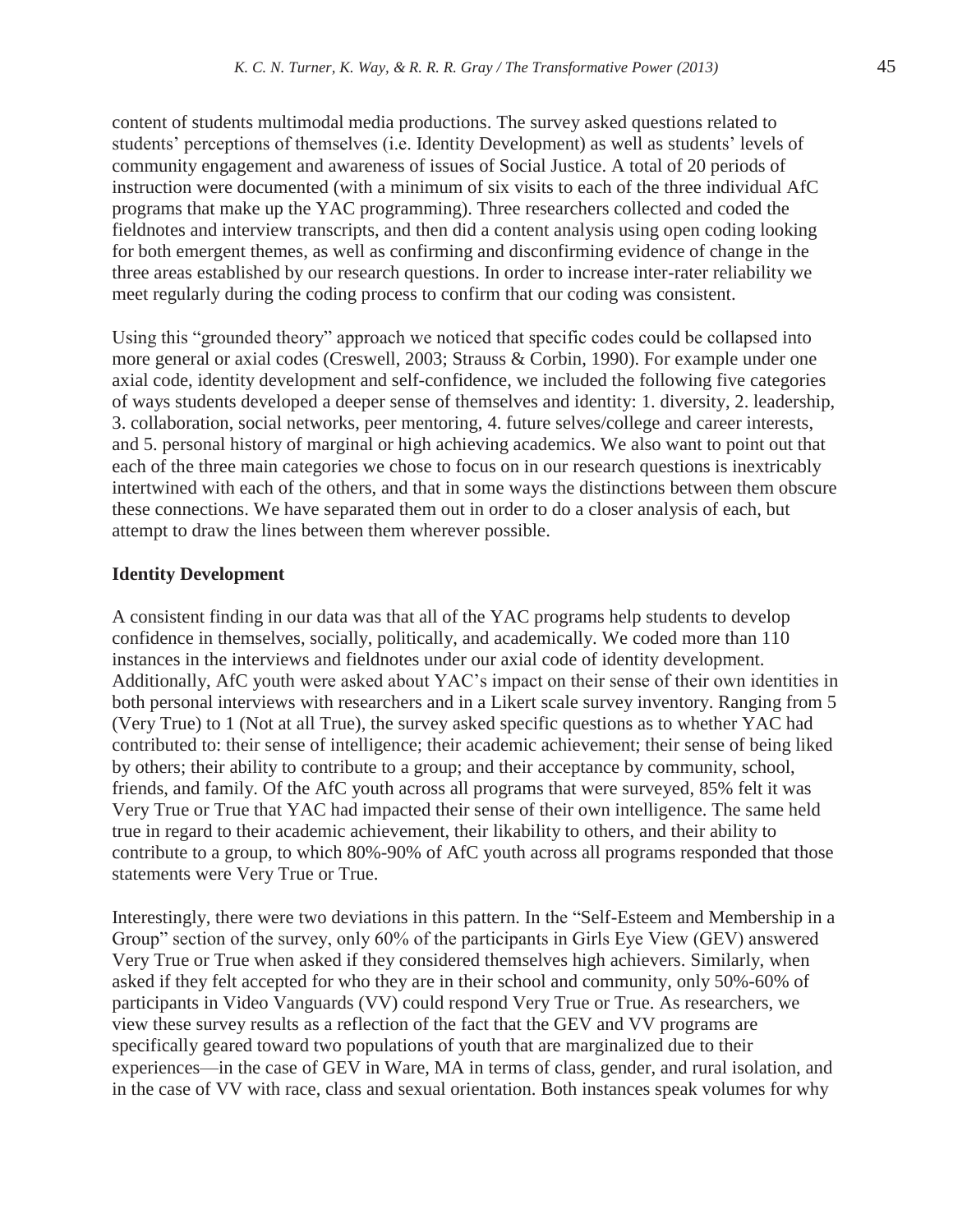the continued existence and identity development work done with youth in the AfC programs GEV and VV are so critical. Our interpretation of these responses also bore out in many of the personal interviews that were conducted, several of which are referenced below.

Often, it was the act of sharing and presenting work on a regular basis that served to boost confidence in students. One GEV student, Aaliyah, described this in the following passage: "I have awful stage fright and a really quiet voice, and I stutter when I'm nervous, and all of those things make it really impossible to be a public speaker, but I've had to go on stage a couple times and give presentations and I've been getting better at it." For other students, the source of greater self-confidence seemed to be a sense of knowing themselves better as a result of the collective nature of the work they engaged in for YAC. When asked about the impact Girls' Eye View has had on her, Alice, a participant in the program, responded by explaining: "It's kind of helped me to come out of my shell. I used to be really shy and couldn't show anything to anybody and now I can kind of spread my messages because I have ideas but [before] I couldn't really get them out." A GUGD student, Kevin, explained that all the programs at YAC shared a "similar message": "if you have the opportunity, you can pretty much achieve anything that you can think of…And you don't really have a lot of the restrictions that you think you have when you're growing up…or even when you get older."

The self-confidence developed in students is, according to many of them, often connected to YAC's emphasis on the specific applications of Arts-for-Change in the community. The activist focus of all the YAC programs encourages students to "go public" with their ideas and with their art, and students are greatly impacted by this interface with the "real world" and authentic audiences where they are able to see the importance of their work beyond school, both in the present and in their futures. John, a Get Up Get Down participant, reported in his interview that "the program gives you a little self-worth to know that you can be part of something, you can do something that's really great that can affect people…I know how to handle myself and I'm less afraid of just leaving and being on my own because GUGD did teach you how to handle talking to people…, businesses, finding a job and just being mature in general." This statement reflects much of what has been explored in future selves research, that students gain a concrete understanding of how to navigate the world, and thus have more confidence and ability to envision a future that includes further education and fulfilling work. Zaid, a senior member of Video Vanguards, perhaps explained how being able to compose multimodaly was linked to the vision he has been able to craft for his future most concretely: "Video Vanguards helped me to further realize my dream of being a film director. I know what I specifically want to do after high school. It's a part of my life goal. Learning that from VV has not only helped me learn artistically, but also helped start a career."

#### **Critical Multiliteracies Development**

In addition to the essential development of self-confidence and a strong sense of identity and purpose, critical mulitiliteracies were found to be greatly developed in YAC programs. In contrast to a school-based academic curriculum, most of which strongly privilege standardized knowledge and verbal forms of expression, YAC programs serve to develop critical multimodal literacies through fluency in arts production through a variety of mediums. Perhaps most important, there is a strong critical literacy component to the YAC programming, and to literacy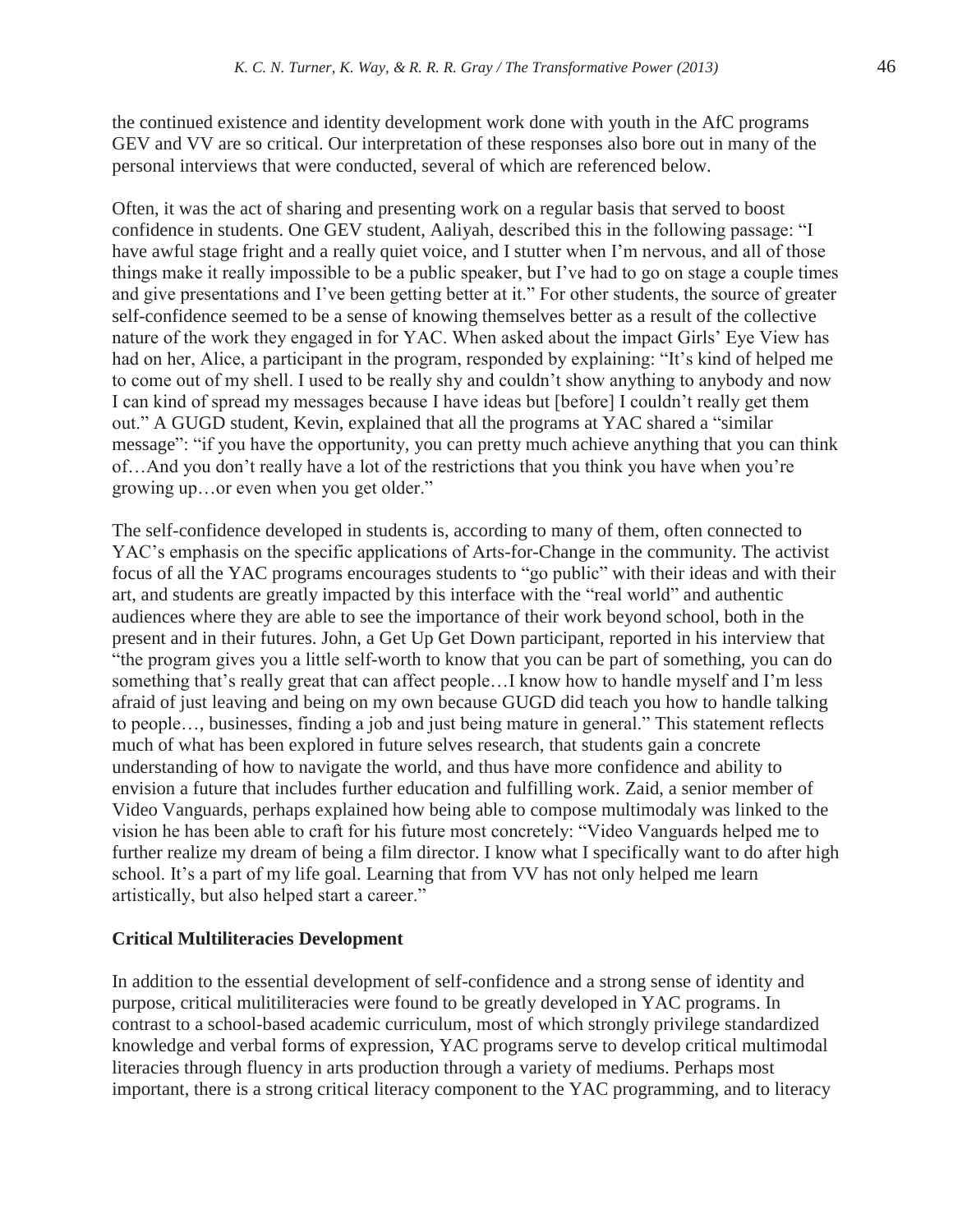development in particular, through which students are exposed to issues of structural and institutional power and asked to engage critically with them. The strong social justice bent, discussed further in the next section, also stems from this commitment to engaging students critically with the inequities in the world around them.

We coded more than 67 instances under the axial code of critical multiliteracies, which included a strong subcomponent of other multimodal and information communication technology literacies. Noel, a VV participant, explained the literacies she developed through learning video production in the following way: "You have to conceptualize what you want to talk about and you have to think about…how are you [are] going to show this to people? How are you going to make people understand what you're thinking?" Further, Noel stated that …"[the program] has taught me to be critical in a way, like, if I'm walking down the street and trying to figure out what I want to do for a movie, [I say] 'Hey, that shot. If I just stood right here at the right moment, it would look really good.'" Noel is expressing both her consideration of perspective—how she will best be able to capture a subject in the way that she wants—and how what she sees will best be conveyed to her audience. These skills are quite similar to the cognitive process one must go through in the more traditional literacy of composing something in writing, and reflect the process of design and redesign described by Cope and Kalantzis. Later in the interview, Noel goes on to describe how her critical thinking has been developed by engaging in multimodal arts production: "…if I'm watching a movie and the plot of the movie is horrible it doesn't make any sense, [I say], 'This is a crap movie.' I think more as a director or like a cameraperson…when watching movies." Alexis further describes her ability to transfer both the skills she has developed and her passion for her work from the context of her YAC work to that of her regular academic work:

> Well...going to Girl's Eye View, I mean, we don't do just strictly photography…we'll talk about different issues and…different artistic principles that aren't necessarily related to photography. We do a little bit of writing. All that stuff…gives you better frame of reference for your classes and things. And…it kind of it presents it in a way that's not so like, structured. So you don't have to like, habitually hate it.

This student identifies the less structured atmosphere as increasing her enjoyment of and engagement with the program, and she is able to contrast this to her day-to-day experience in a mainstream academic setting. Elaborating on this, she explains that the YAC environment works for her "because it's not structured, and it prompts you to do things, and kind of educates you kind of sneakily, without you really knowing it, it kind of helped me develop my own style, I guess." The literacies that emerge in this less formal academic atmosphere will be directly relevant to her work in the mainstream classroom.

Noel described the ways in which critical multiliteracies were developed through the careful consideration of structure, style, and audience in the AfC curriculum: "…a lot of people are like 'When are we going to make movies?' [But] it's not just about that. You have to conceptualize what you want to talk about, and you have to think about [it] like, how are you going to show this to people? How are you going to make people understand what you're thinking?" Alexis also echoed this same emphasis on form and style in the work she had engaged in: "I just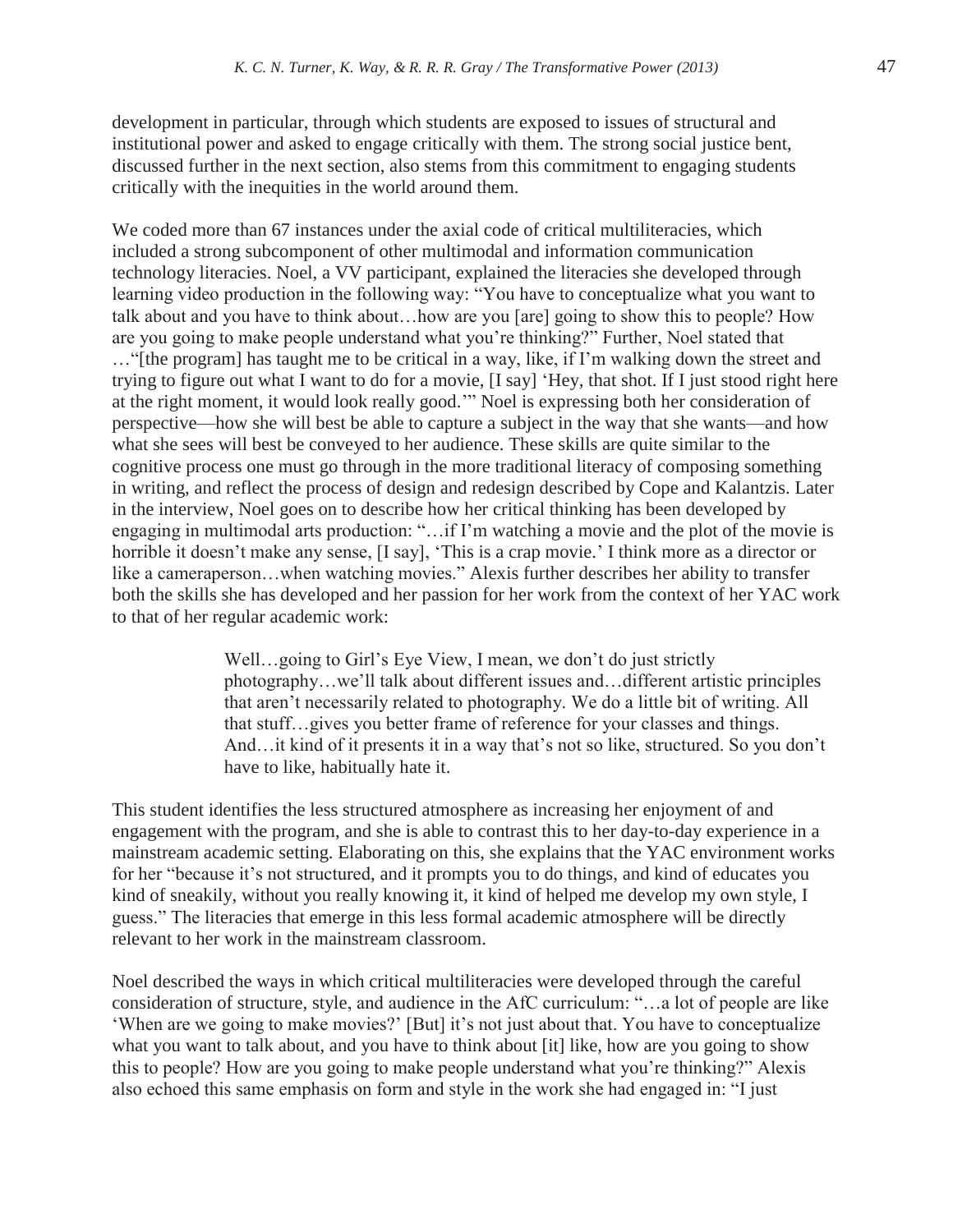think…the best example of art that I made…was ah, that stayed true to its purpose and was able to serve its purpose, that it was done in an aesthetically pleasing way so that people would actually pay attention to it." Alexis is considering her audience and how she can best craft her "text" to most effectively reach them, a literacy practice needed in effective communication across all genres (Hyland, 2004). It also, again, speaks directly to the sense of available design, design and redesign highlighted by Cope and Kalantzis. These students are calling on the components of their given art form and the skills they have mastered within each, carefully choosing how to assemble them in light of their message and their audience, and expressing a sense of personal transformation in the process.

In addition to the skills specific to each multimodal art form, another student, Kevin, describes the development of his organizational and interpersonal skills, both of which are essential in any academic environment or workplace:

> I think that even with GUGD, y'know some of the underlying stuff, like organization, or sequencing—like how to turn off a welder accurately, properly, safely… even organization within the shop, like separating things that would go together or wouldn't go together, whether it's pieces of machinery, or chemical treatments, or people's work. Any physical or mental organization in the shop...as well as an organization of peers…you need to be aware of your surroundings to stay safe, and to be as productive and efficient as possible.

This kind of creative skill development in students throughout the AfC programs is further evidenced by the video, metal sculptures, and photography exhibits they produce and murals they paint. Each of the students' multimodal arts productions demonstrates both a strong command of the literacy practices needed within the medium, as well as an ability to use these literacies to explore issues of personal and social concern for them.

# **Critical Community Engagement and Social Justice**

Engaging with the community is fundamental to the work of all YAC programs, evidenced both in their ongoing activities and in their final products, almost all of which are exhibited publicly. Many of the YAC programs partner with local community organizations and institutions. For example, Get Up Get Down held many of its sessions in the Art Barn at Hampshire College, where students learned about metalworking and graffiti art. Essential to all of GUGD's projects is a commitment to issues of social justice. The group has been responsible for creating and installing three large public murals in the community all of which invite viewers to think critically about issues of inequality. Further, an ongoing project involves ideas for creating a sign for the ABC House, a residential program for inner-city teenage boys.

The connection between community engagement and critical analysis of issues of social justice really go hand-in-hand, given that it is through democratic, civic participation that students are able to see how their exploration of ideas can lead to actual change. Zaid, a member of VV, made perhaps one of the most articulate points about how the AfC programs helped to increase his awareness of issues of social justice and his feeling that he has the ability to effect change: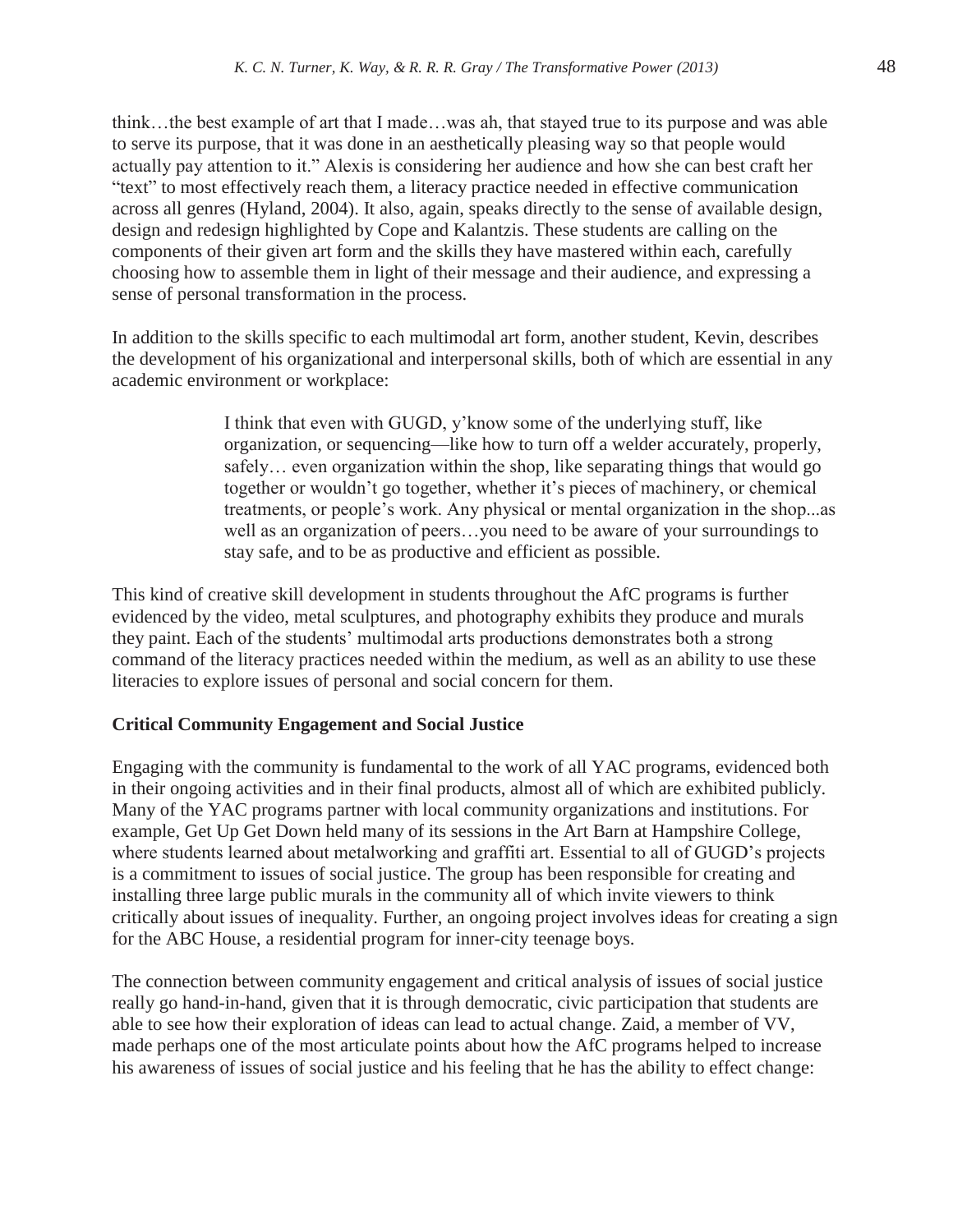…those things that we do in VV [are important]…such as watching different movies. Like…*Bamboozled*, and [we learned that] from Spike Lee's perspective, the black man in the entertainment industry was pretty much a puppet, I mean he was a tap dancing, you know, like Sambo character really, and…that definitely made me view black people in the media and in the entertainment industry differently. It's things like that that we do in VV [that] really changed my perspective and enable me to view social issues with a little more critical eye.

This kind of analysis of the media, and the messages of media-makers, rarely has room to make its way into the traditional classroom, particularly around culturally sensitive topics such as race, gender, and sexuality. Further, YAC youth are encouraged to take their work into public dialogues about the issues they are exploring. "In VV we've [gone] to many different conferences, including the…United States Social Forum. And even though I didn't go the first year when I had the opportunity to, I didn't realize how important it was [to share our work there] and now I do… going to conferences or lectures and participating in discussions or lectures…allowed us to open up and view things with a critical eye." Zaid's development of a critical perspective in turn informs his own productions, which are then put into the world to teach others, along the lines of Cope and Kalantzis' concept of "redesign."

Not only are issues of structural power often made invisible to most citizens, and to children in particular, but the opportunity to explore them through shared civic dialogue is rare. The multimodal media productions AfC youth are putting out into the world serve as sites for counterhegemonic narratives that advocate for greater social justice. One of the AfC youth in GEV shared a similar sentiment regarding how she began to critically interpret media and produce media that could address issues that were coming up for her in her community, and how powerful it was for her to be able to take this into a public sphere. In talking about the basis for picking the topic for the 'zine page Alice created in GEV, she said: "then I talked about in history how women weren't treated equally...and, the main topic was... women's rights in history and in other cultures." These experiences researching social issues that were important to students, and then presenting their research in public, elevated the students' confidence in their public speaking abilities and their desires to reach more people with the information they were learning about. Alice again stated,

> I'm not really good at speaking in front of people. The show was kind of long, but I enjoyed having people being able to look at my photos and look at the 'zine pages, and really get my message across. I think I probably should have talked more or stood there by my photos to say what I did and how I thought of taking them.

 Another student, Kate—who participated in the GUGD program—described the incredible feeling of seeing the mural her group had done on permanent display in the center of town. When asked how she felt, she said, "I was basically like, 'we are…awesome!' [laughing]…'Cause it was the first mural I've ever done…it kind of made me feel like…I don't know if 'hopeful' is the right angle…but I hoped that it affects people." Another student explained that the public exhibition of the work made her "realize that there are actually people who pay attention and so, it kind of encourages [me] to actually make an effort ...and I get to practice with the public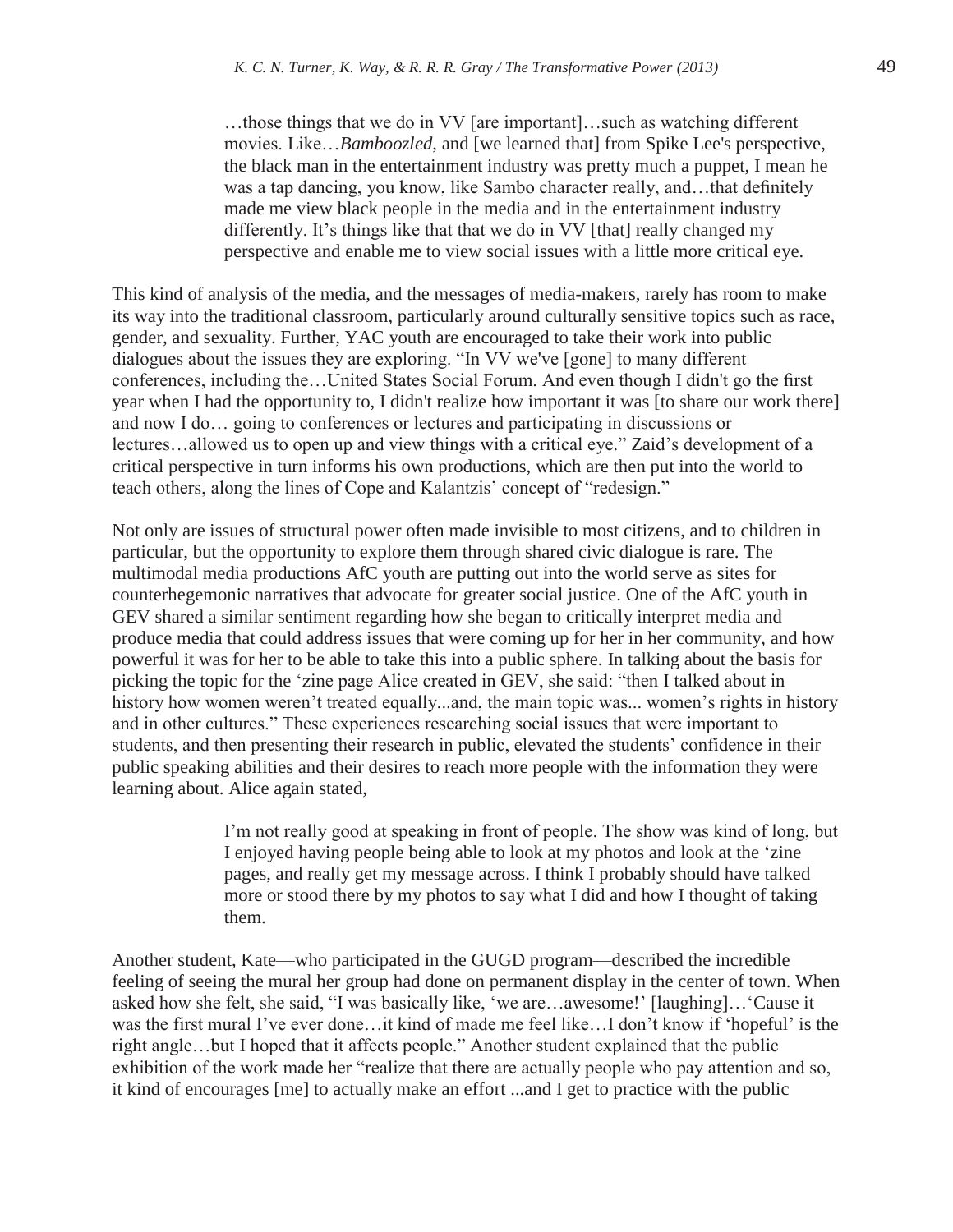speaking and the organizing is good practice for actually doing that kind of stuff on my own, once I'm too old for this program."

We coded more than 67 instances under the axial code of social community engagement and social justice where YAC students expressed how meaningful it has been to be included in conversations about the potential causes of and solutions to glaring inequities in society. These instances ranged from explanations of how many had become more engaged with global, national, and community issues concerning social justice, to an acknowledgement that having an authentic audience for their multimodal media productions made their work more meaningful. On the year-end survey under the sections about "Students' Sense of Empowerment in Addressing Community Issues," the majority of AfC youth expressed important growth in these areas. Over 80% defined themselves as being knowledgeable of people different from themselves, and regularly engaging with people of different races, social classes, religions, and sexual orientations than themselves; further, they reported being eager to learn about people different from themselves, and being aware that there were issues that needed addressing in the community and wanting to be a part of the addressing some of these issues. One statistic that stood out to the contrary, however, was that only a little over 60% of AfC youth in both VV and GEV reported that that they knew a lot about people who are different from them. Again these results speak to the importance of YAC's continued push for more cultural awareness, diversity training, and anti-racism work, both within its own programs and in the wider communities within which it operates.

There were, however, several points of disconfirming evidence from survey results regarding students' interactions with adults and AfC youth's feelings about whether they could contribute to improving their community. Only 30% of GEV participants agreed that it was Very True or True that adults around them are interested in hearing their opinions. Similarly, only 50% of the GEV participants agreed it was Very True or True that they could contribute to improving their community or that being involved in trying to improve local social issues and problem in their community was important. This particular statistic stood out because youth in the other two programs overwhelmingly (between 90%-100%) reported that these statements were either Very True or True. While we are not certain, we conjecture that this might have to do with either, or both, of two factors that distinguish GEV from the other two programs—first, that it is comprised of all female students (who, as females, may feel less seen, heard, and honored by their community), and second, that the nature of photography itself as an art form that is somewhat more abstract—and perhaps less easily distributed—than the art being produced in the other AfC programs.

#### **Conclusion**

AfC programming, and multimodal arts production in particular, has been shown to develop in youth multimodal literacies a strong sense of identity and future goals, as well as strong critical engagement with community and issues of social justice. The data collected in this study reveals some of the ways in which multimodal arts production specifically engages students, particularly those who struggle with or seek alternatives to the mainstream educational paradigm. Our findings suggest that AfC programming strengthens traditional skills necessary for success in the academic mainstream and at the same time that it allows for the development of multiliteracies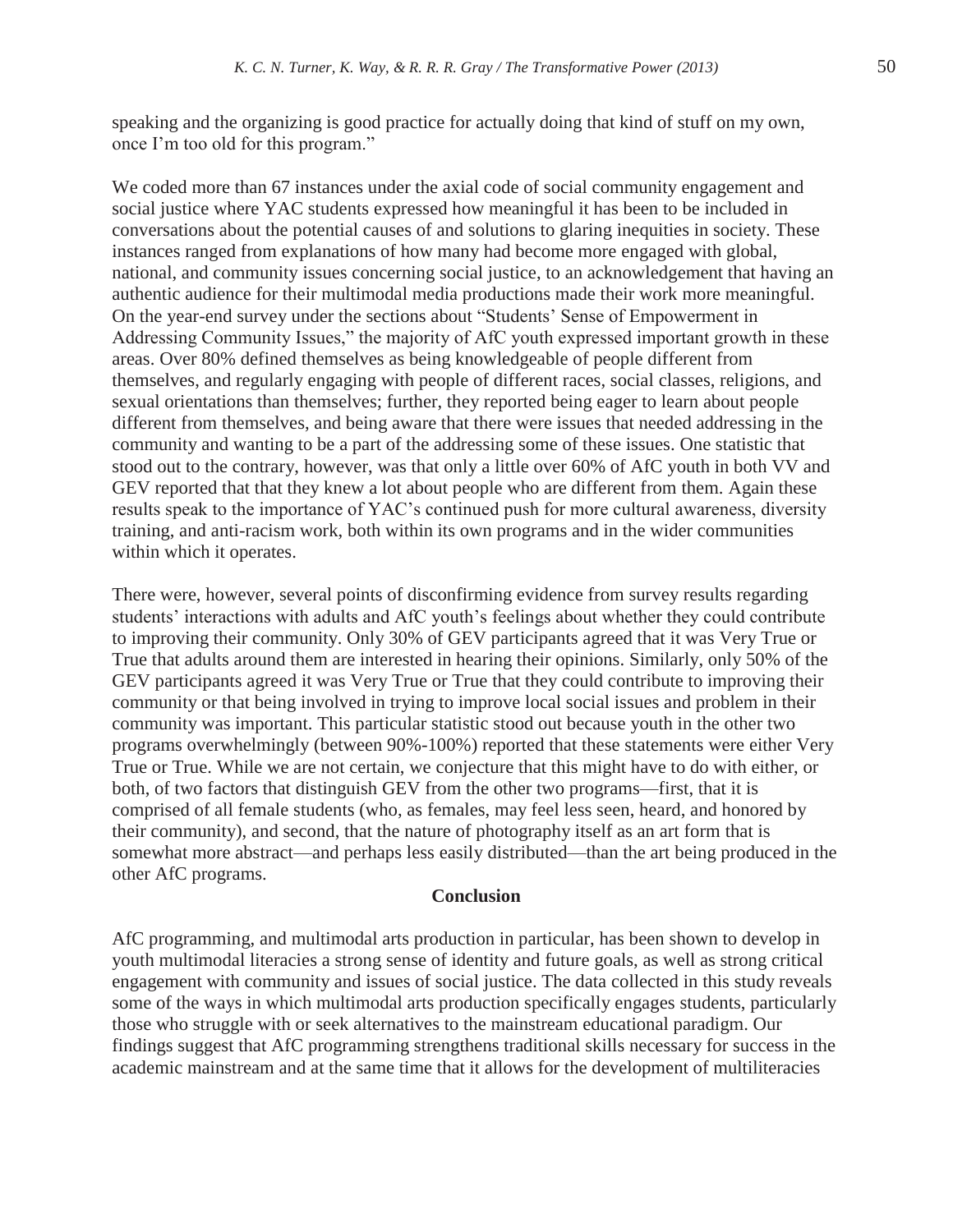and identities poised to critique current power structures and to engage in civics and democracy in the larger society.

More specifically, AfC programming makes use of alternative pedagogical tools, particularly in its ability to tap into students' existing literacies and interests in technology, media, and popular culture. It has already been established that multimodal arts production is an effective tool for the development of multiple literacies. The uses of new media as a tool in allowing students to explore and develop their "future selves" is just now being tapped, and programs such as those offered through YAC point to its being an educationally meaningful process with great potential in this area. While the power of a sense of hope and possibility for the future is widely recognized, it is incumbent upon educators who work in traditional school settings to develop multimodal pedagogy and curriculum that allow students to explore their potential futures while gaining the multiliteracies necessary to actualize those futures; AfC programming does just that. The affordances of new media are particularly suited to this kind of exploration, given the ease with which students can now research multimodally, mining video, audio, text, and graphics in their pursuit of new knowledge. Likewise, the ability to use all of these modalities in production allows students to access and develop literacies other than traditional academic reading and writing, with which many of them have struggled. In addition to these literacies, students gained through AfC programming inter- and intrapersonal skills and qualities that will help them to bring their chosen futures into fruition, namely the abilities to meaningfully collaborate, to make it through college, to increase self-confidence, and to persevere in the face of difficulty.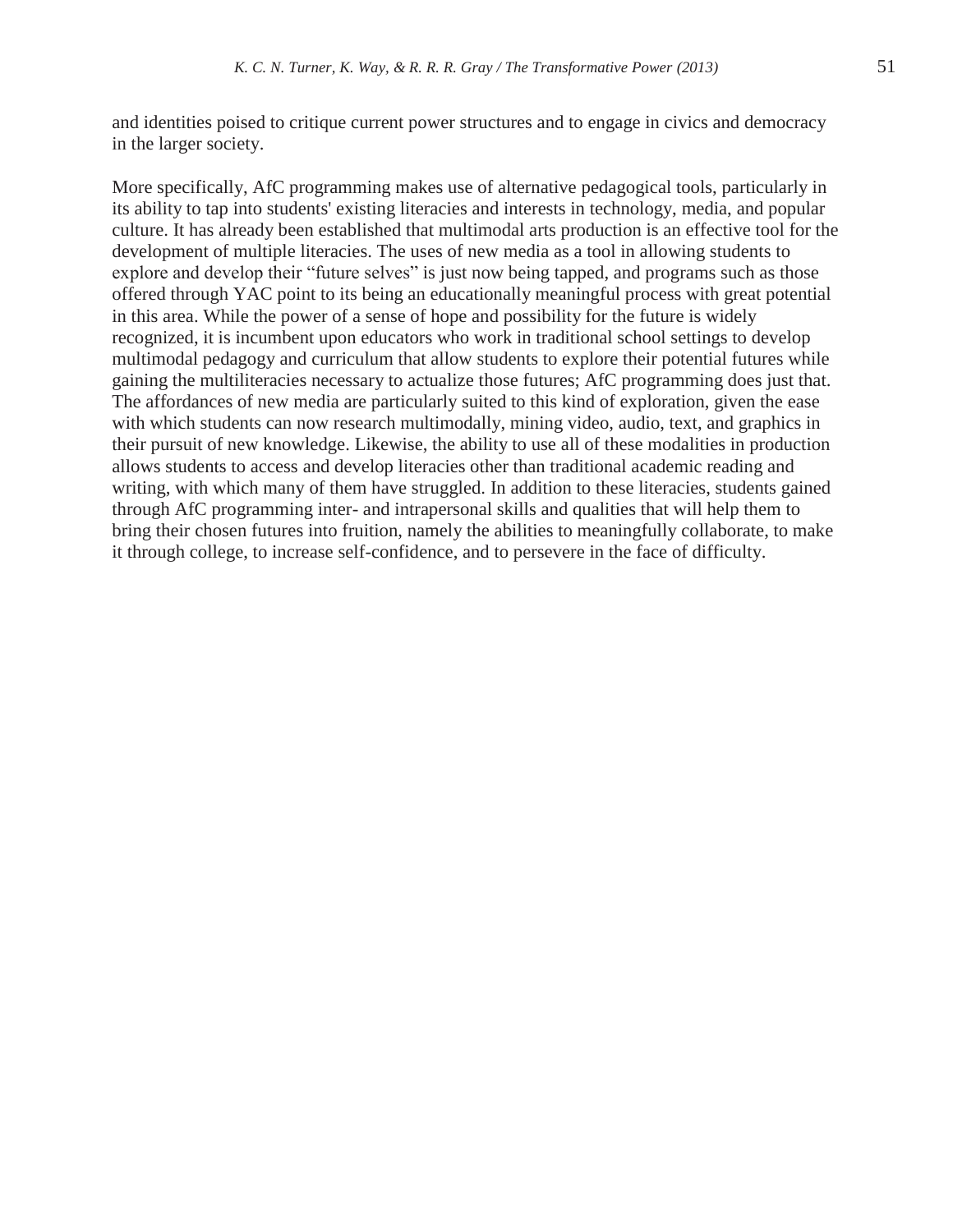#### **References**

- Buckingham, D. (2003). *Media Education: Literacy, Learning and Contemporary Culture*. Cambridge, UK: Polity Press.
- Carey, J. C., & Martin, I. (2007). *What are the implications of possible selves research for school counseling practice?* (No. 5.2). Amherst: Center for School Counseling Outcome Research University of Massachusetts.
- Cope, B., & Kalantzis, M. (2006). 'Multiliteracies': New Literacies, New Learning. *Pedagogies: An International Journal, 4*(3), 164-195.
- Creswell, J. W. (2003). *Research design: Qualitative, quantitative, and mixed method approaches* (Second ed.). Thousand Oaks, CA: Sage Publications, Inc.
- Ewald, W., & Lightfoot, A. (2001). *I wanna take me a picture: Teaching photography and writing to children* Boston: Beacon Press.
- Freire, P. (1970). *Pedagogy of the oppressed*. New York: Seabury Press.
- Gee, J. P. (1991). What is literacy? In C. Mitchell & K. Weiler (Eds.), *Rewriting literacy: Culture and the discourse of the other*. New York: Bergin & Garvey.
- Giroux, H. (1987). Introduction *Literacy: Reading the word and the world* (pp. 1-27). Massachusetts: Bergin & Garvey Publishers, INC.
- Goodman, S. (2003). *Teaching Youth Media: A Critical Guide to Literacy, Video Production, and Social Change.* New York: Teachers College Press.
- Hull, G., & Nelson, M. (2005). Locating the semiotic power of multimodality. *Written Communication, 22*(2).
- Hyland, K. (2004). *Genre and second language writing.* Ann Arbor: University of Michigan Press.
- Lanehart, S. (2008). *Identity, goals, motivation and emotions in the classroom*. Paper presented at the Center for the Study of African American Language: Summer Dialect Teacher Project (SDTP).
- Mahiri, J. (2004). Street scripts: African American youth writing about crime and violence. In J. Mahiri (Ed.), *What they don't learn in school*. New York: Peter Lang Publishing Inc.
- Markus, H., & Nurius, P. (1984). Possible selves. *Bulletin of the British Psychological Society, 37*, A116.
- Markus, H., & Nurius, P. (1986). Possible selves. *American Psychologist, 41*, 954–969.